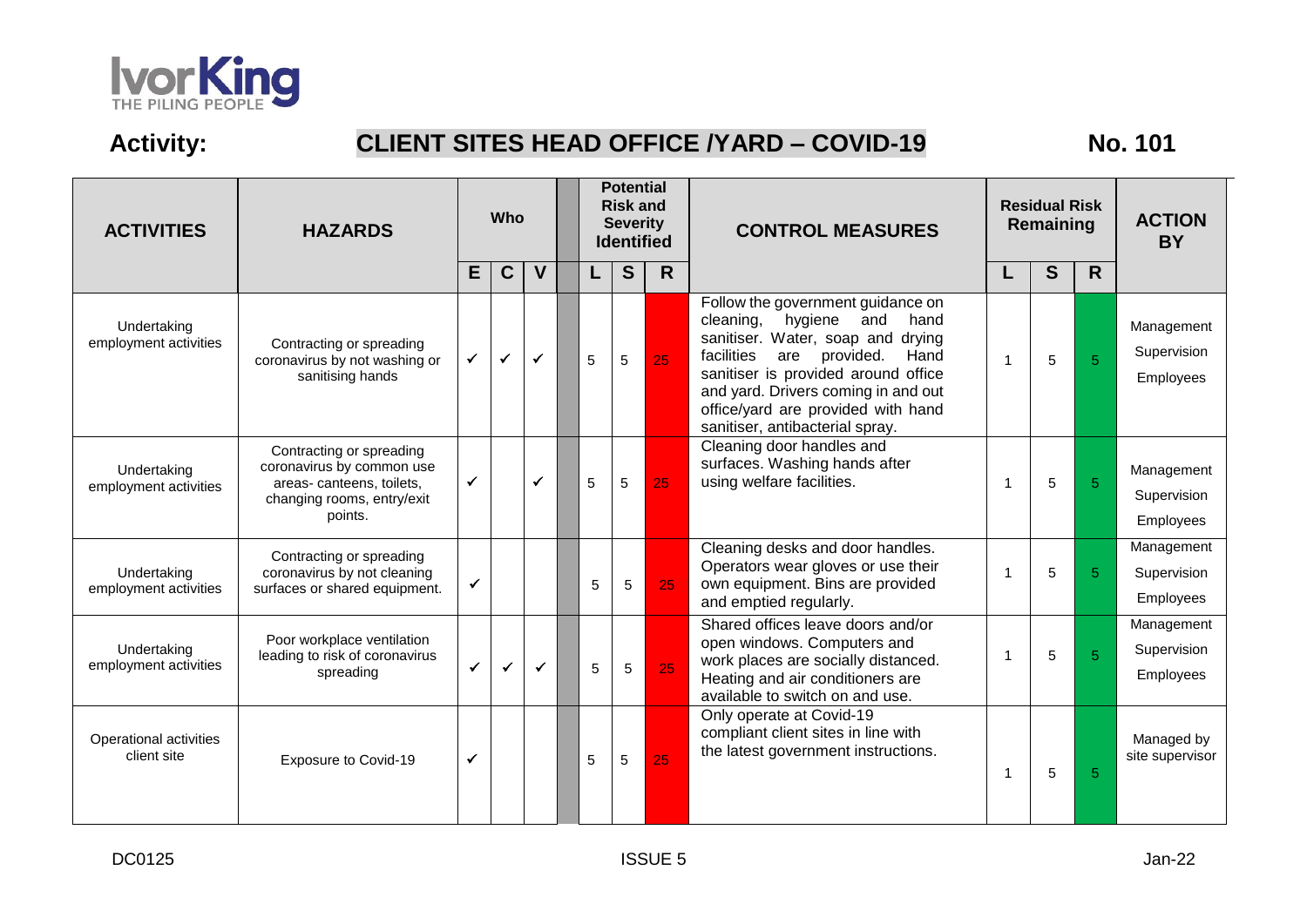

| Operations at main<br>office/yard | Exposure to Covid-19                                                                               |  | 5 |   | 5              | 257 | Areas Covid-19 compliant to PHE<br>guidelines. Adequate provision of<br>soap, water, sanitiser. | G  | Managed by<br>local<br>supervision<br>and<br>employees |
|-----------------------------------|----------------------------------------------------------------------------------------------------|--|---|---|----------------|-----|-------------------------------------------------------------------------------------------------|----|--------------------------------------------------------|
| All areas                         | Exposure to Covid-19 increased,<br>older employees, employees<br>with underlying health conditions |  |   | 5 | 5 <sup>5</sup> | 25  | Areas Covid-19 compliant to PHE<br>guidelines. Adequate provision of<br>soap, water, sanitiser  | :C | Managed by<br>local<br>supervision<br>and<br>employees |
| Employee poor<br>behaviour        | Incident                                                                                           |  |   | 5 | 5 <sup>1</sup> | 25  | Employee training, audits,<br>supervision, compliance review                                    | 5  | Employee                                               |

RISK ASSESSMENT GUIDE